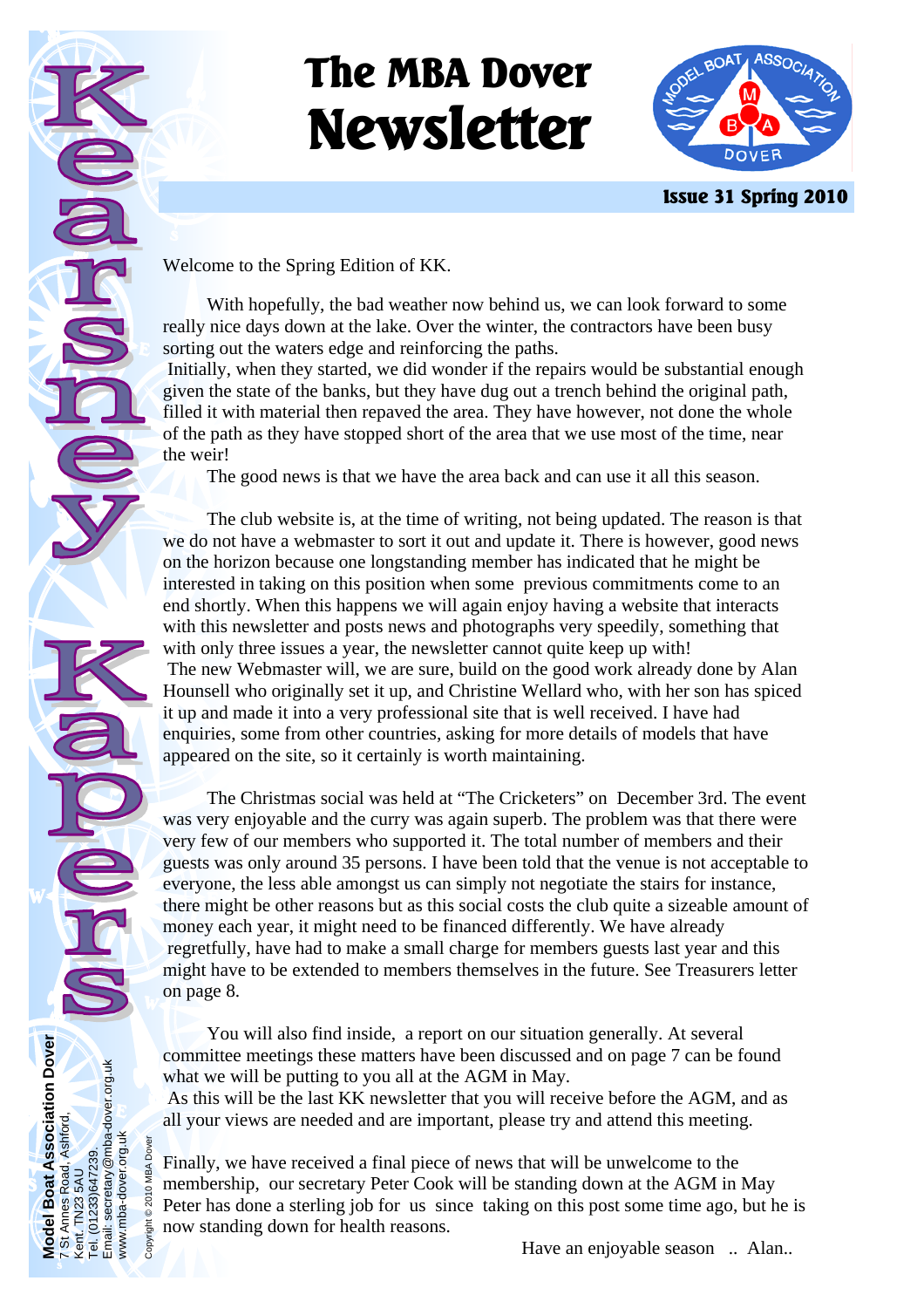## **Repairs to our lake**



Work started in October 2009, pictures show progress on November 15th 2009





For most of the time the weather was against the work-

men as can be seen from the rather damp conditions in the photographs, it would appear that attempts to create a coffer dam and repair the path from the water side, was not successful so a trench was dug behind the original path and this was filled to form a barrier. This backfilling was then paved over and the path repaired where

necessary. A small area was also repaired on the south side of the upper lake just over the bridge. By mid December, the fences were removed and area put back into use, for some reason the repairs have stopped almost exactly where we stand to control our models and the small pond that has gradually appeared near the weir has also not been touched. Over the far side, the same situation applies, no work has been done as yet to repair the walls of the lake to stop water leeching into the culverts over there. At least we have the path back and we



can now use the whole of the northern the summer season..



## **For sale**

………………………………………………………………………………………………….

A "**Sentinal**" customs cutter built from the model Slipway Kit, length 37ins overall. 2x 7cell 3300 NiMhd batteries, .2x MFA Torpedo motors, 2x Viper marine electronic speed controllers, Futaba 40mhz reciever, 2x brass screws plus 2 spare motors and batteries. Painted in USA Customs livery. **£250.00** Tel... 01279 304884

**Barrie Warrington** wishes to sell a complete kit of the **Robbe U 2540 Submarine**. This kit has been started but Barrie has lost interest with it. For those who are interested, this is the same model as your editors model that is usually on show at our events, it is a superb boat nearly 2 metres long and is complete with all motors, props, shafts and couplings, all that is required is the radio gear and drive batteries. It is a dynamic diving submarine which means there is no self contained diving module fitted, it relies on forward speed to dive. A review of this model was published in September 2005 issue of MMI.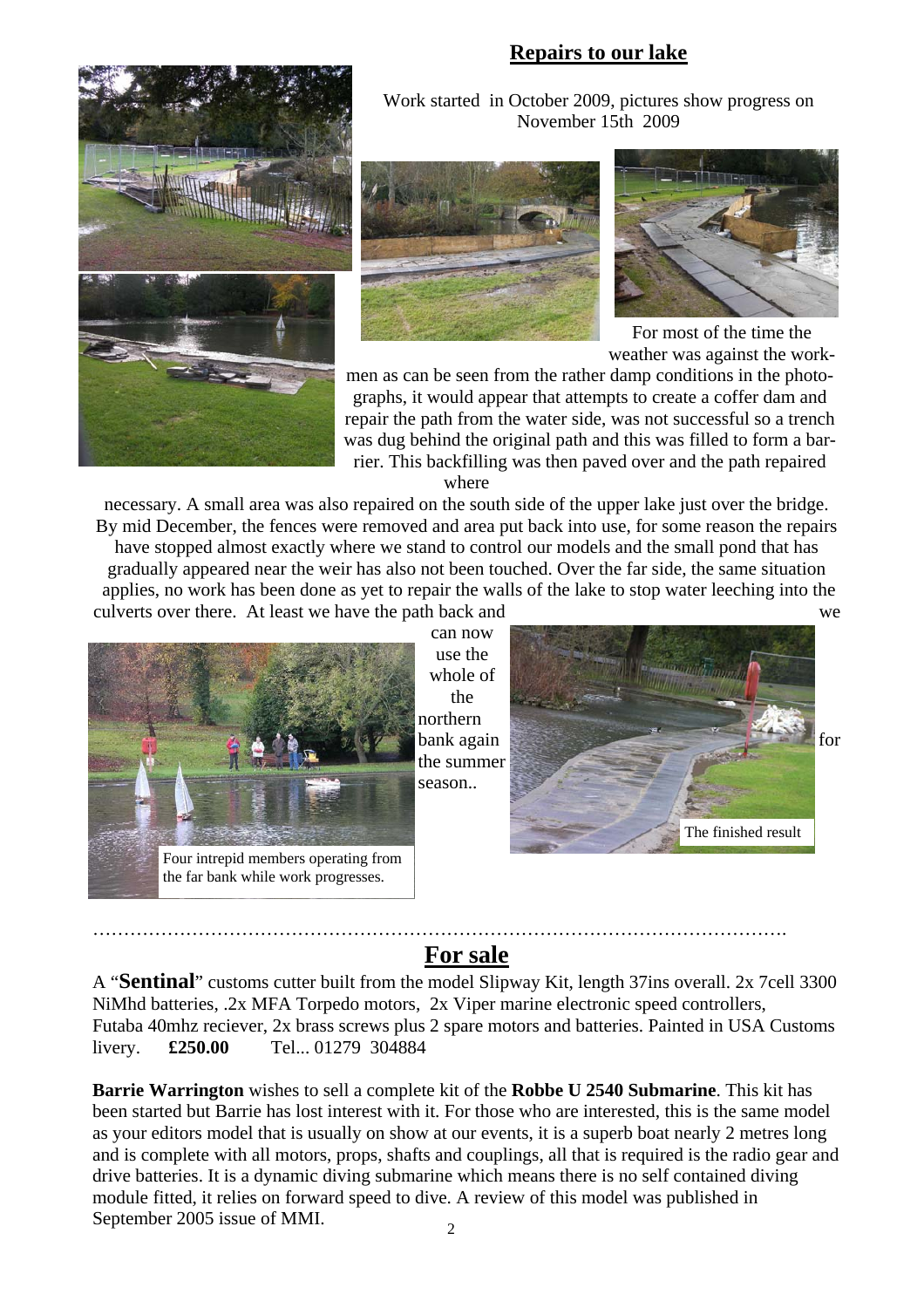# **New Shop.**

**Steve Cockshoot** has informed me that he has discovered another model outlet shop in our



area. He has sent me a cutting from the "Kent On Saturday" newspaper dated 5/12/09. As you will see from the cutting it is a model railway shop called *Trains "N" Railways.*  It is situated in the Wealden Forest Park near Herne Bay. At the moment they are concentrating on Model railways but might stock boat bits later if there is a call for them. With Herne Bay 'Herons' Model Boat Club right on their doorstep, this might tempt the owners to stock some parts that are boat related but any new model shop is welcomed, many thanks for informing us all Steve.

# **104th Model Engineer Exhibition**

I know that every year I tend to say the same thing about this Show but despite it falling in popularity recently, something always draws me to visit it. This was the 104th MEE and this year the venue has returned to Sandown Park in Surrey.

Now run by My Hobby store media, this event was again nothing to write home about. I thought the competition entries were of good quality but not outstanding. There were only 17 models entered and I believe some of those were loan entries, they of course do not come into the competition but are nice to see nonetheless.

Some local club stands were to be found on the lower floor which also had all the trade stands selling mainly engineering supplies. The model engineering club stands did have some exceptional models on display, the locomotives are a joy to look at and some model aero engines on the Napier stand were delightful, the quality of the workmanship really stood out. Overall a slightly disappointing show again, but a visit to number 105 will probably happen again next year.



# (left)

Picture showing the stand that contained all the model boat entries.

### **London Model Engineering Show January 22-24th**

This year I chose to visit this show on the middle day which was the Saturday. The journey up to Alexandra Palace was uneventful and speedy.

Once inside, there was plenty to see, and if you had the cash, to buy as well. The trade tend to favour this show to display their wares and you could get most things that are difficult to find these days in our local area. There were some nice models on the club stands, there being no competition apart for an award for the best club stand.

We left the show early to avoid the traffic or so we thought, no chance, we took over an hour to get from the venue onto the North Circular Road ! Anyone know a shortcut?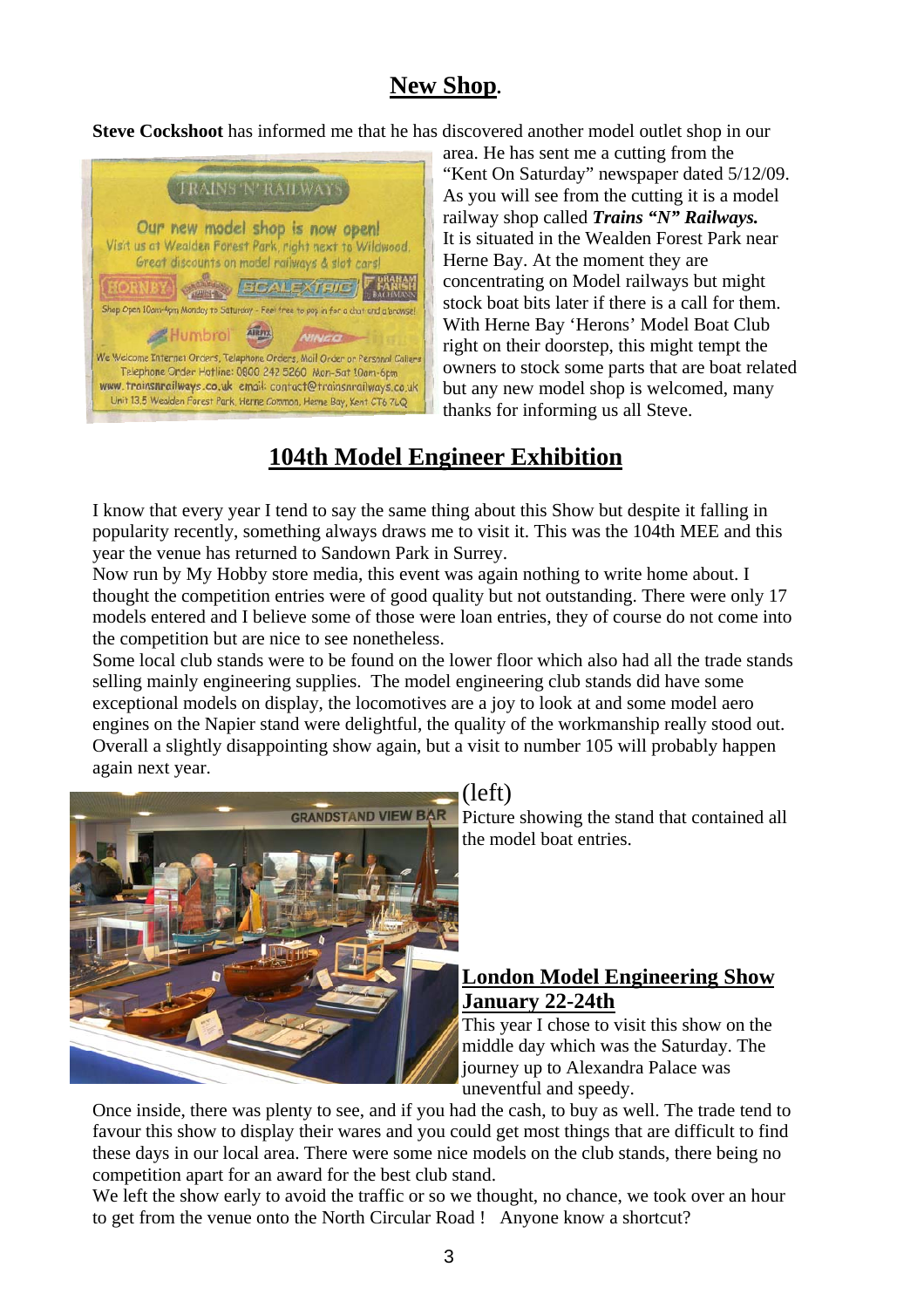# **New Models in the Club**

Adrian Knight's latest model is the tug **Brackengarth**. It is a Mobile Marine Models semi kit and this was how she looked when under construction. (right) I caught up with Adrian in January when he was testing the model again and luckily I had the camera with me and took these shots of model which is now completed.





Adrian sent me the following details of his model…..She is a

twin engined but single screw tug built in 1969 by Appledore Shipyards in Devon.

The model is based on a fibreglass hull from Mobile Marine models who also supplied the plans and some of the fittings. The motor is a T12, 12 volt motor also supplied and recommended for this model by Mobile Marine models. She has a 85mm diameter propeller from the Prop Shop, a 30 amp electronize speed controller, and a scratch built 40mm bow thruster. This

uses a MFA 500 motor, in practise though, it is not really necessary because the Kort nozzle manages to turn the boat in it's own length. All decks are from ply with a Plasticard superstructure. Most of the fittings are scratch built as is the main winch, this uses a curtain

drive motor with original gearing that works very well.

Adrian makes the comment that the motor fitted is not as good as the 12 volt car fan motors that usually power these model tugs, the cost would also have been lower, this is only the second model that Adrian has attempted from scratch and as the photos show, he has done a very nice neat job of it.



## **………………………………………………………….. The Battery's Dead**

I have been handed a cutting from the Daily Mail Feb  $3<sup>rd</sup>$ , Again, this comes from **Steve Cockshoot** who has spotted this little snippet.

 It is a form of battery that is really a super capacitator made of a revolutionary type of plastic that can store and release electricity. The prototype which is 5ins square and wafer thin, takes only 5 seconds to charge from a normal power supply and then can light an LED for 20 mins. The applications are enormous, imagine an appliance that no longer requires a



bulky battery, it can be made as thin as a credit card!

No chemical processes are used which gives the material a longer lifespan.

 Sounds like as the title say's "The Battery's Dead".

(*My apologies for the poor copy of the Description, left. I'm sure you get the idea anyway. Ed)*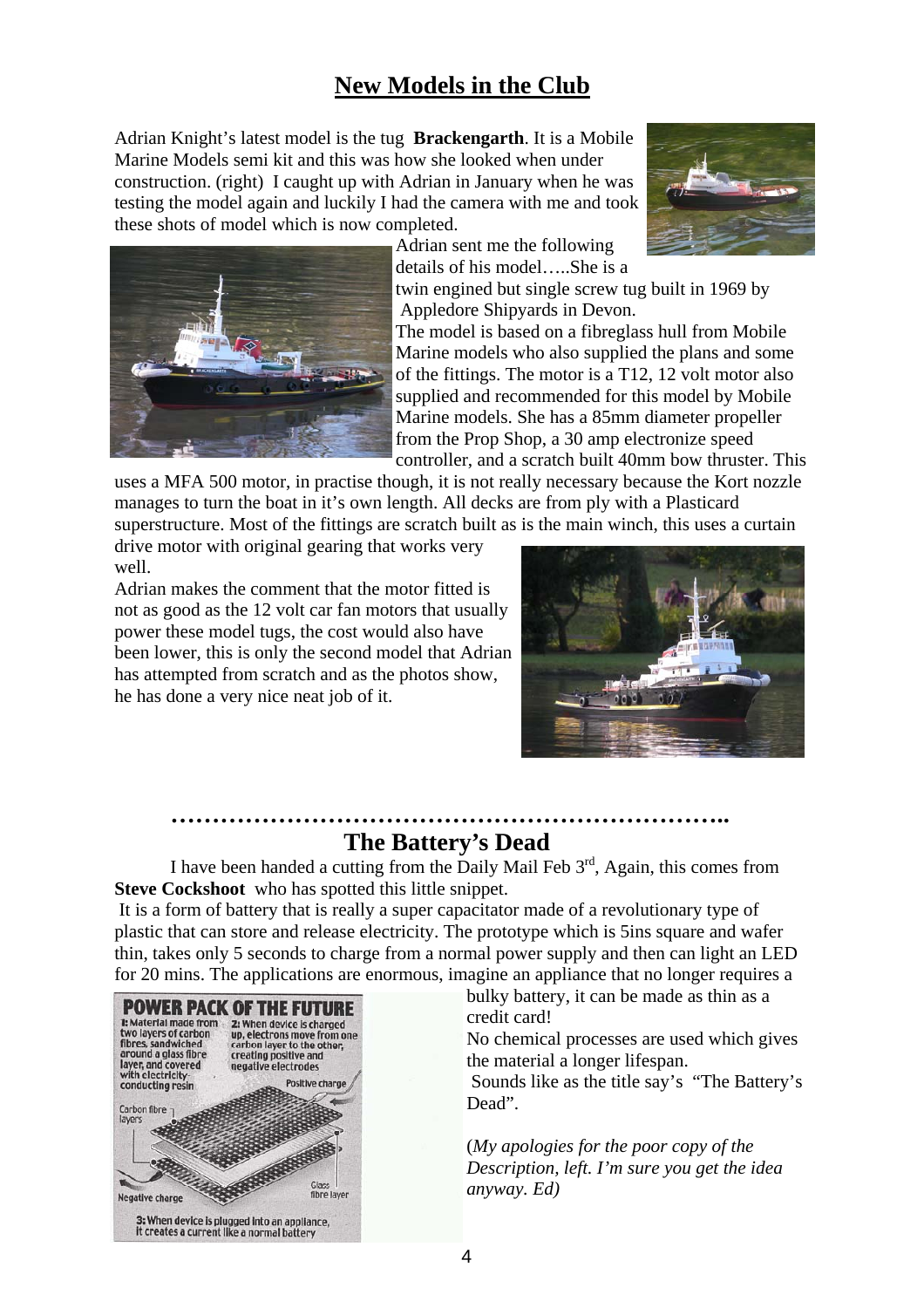# **Credit where credit is due**

For well over a year now, my big Robbe U2540 submarine has been out of action due to a damaged front hydroplane linkage shearing off after an underwater collision. The part in question is only a small nylon moulding probably costing only pence to replace, the problem is finding one.

 I tried everywhere, all my usual suppliers couldn't get one so I resigned myself to maybe having to make it from scratch. However, at the Southern Model Air show, Tony Mud, the owner of a small model outlet in the Chatham area offered to try and get it for me, he stocks Robbe parts and has been successful in obtaining unusual obscure parts for his clients in the past. .When I met him again some months later at the Model Engineer Exhibition, he told me that he had been unable to get this part for me, so it was back to square one.

The Robbe website was searched for a contact email which I had attempted to find in the past, I eventually found it and then sent them my request for the part adding that, as I had given them a good write up in a review of their kit, perhaps they could send the bits to me. Surprise, surprise, I received an answer almost immediately saying the parts would be in the post today. I got them a couple of days later, and with no charge, so, thank you Robbe !

The same cannot be said for one of our best known model magazines "Model Boats". After talking to several of our members I discovered that I was not alone in having a few problems with obtaining this magazine despite having a regular subscription with them. The problem started with Denis Wellard casually mentioning that he had not received his December issue and he was going to phone them up about it. I then realised that I too had not received my copy so I emailed them to find out what had happened, no response so emailed them again, still no response. At the Model Engineer Exhibition, I spoke personally to the company who promised faithfully to get a copy in the post ASAP, still nothing. It took yet another two emails to get sorted out, this is not good. As I said in the beginning, I was not the only member who didn't receive this issue on time but I understand everyone now have their copies.

This subject leads me on nicely to the collection of back issues of Model Boats Magazines, and also, Marine Modelling International Magazines.

 Most of you will be aware that I have been searching for ages for a copy of February 1974 Model Boats magazine, I have been looking on E- Bay which regularly have back issues in their listings to bid on or buy. It came to my attention that a certain seller had a few copies of 1970's but not Feb 74, after contacting him he done some research and found out that I will never get a copy of this magazine, the reason, it was never issued! All due to a printing dispute in 1974.

Funnily enough, the same thing happened in July 1959. A printing dispute also caused the July 59 issue to be cancelled. I was sorting out which 1950's magazines I required and automatically noted that this was one of those copies missing. A check of the issue numbers revealed all was in order and after checking the editorials for the following August issue, the answer was discovered.

I must thank our chairman Maurice Job for donating most of the 1950 issues of what was then known as Model Maker Magazines to me. This helped to make up an almost complete collection. From these early publications, it transpires that the first copy of Model Maker/ Model Boats was in December 1950, this is Volume 1 No 1. My first issue is Volume1 No4 March 1951, so I have a few to get as well as some gaps in other 1950's years!

I have pestered Paul Freshney, editor of Model boats to produce an index of these magazines but it is a very time consuming job, however, in some of those early 1950's issues, there are a couple of indexes so they did exist at one time.

Having these magazines allows me to copy any article for the membership if required, a small charge will be made for the photocopies which will be donated to club funds.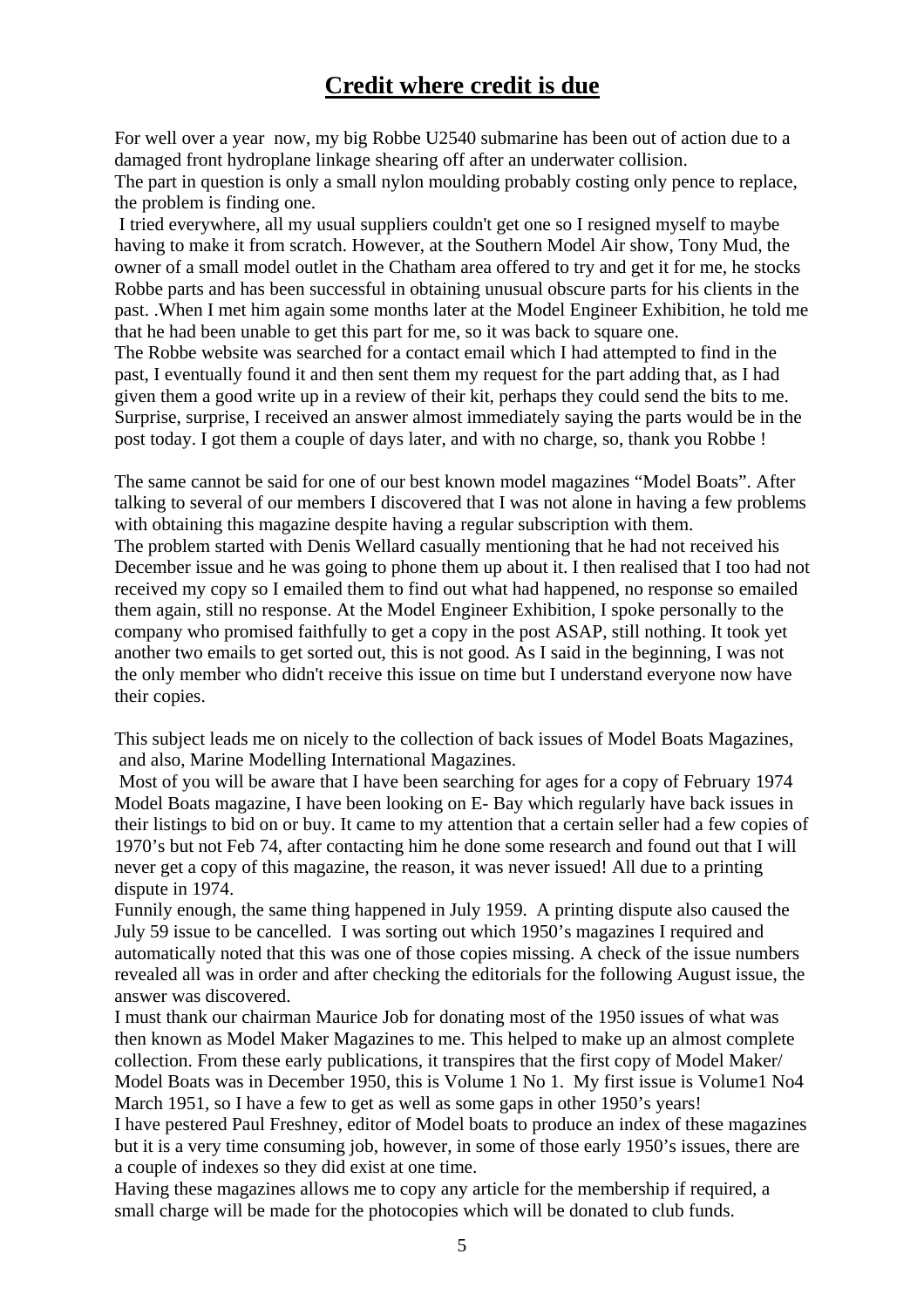Those of you who are visiting the Norfolk/Suffolk area might be interested to know that Anglia Models have moved from their location in Gorleston high street to a unit down by the River Yare entrance.

 The owner told me that they have always had this unit and it is where they manufacture the famous Perkasa fast patrol boat kit from. This is a very popular model and is available in two sizes, 37inch and 48 inch long, both in fibreglass hull or built up wooden hull versions. They also do a kit of a typical Suffolk fishing boat.

The shop is now part of this complex and stocks a wide variety of products, There is good free parking, and you can watch all the oil rig supply ships entering and leaving Great Yarmouth as well!

Gorleston is also famous for another very well know legend in model boating, Aerokits. They were produced from this small town during the sixties and need no introduction here, we all know and respect this manufacturer that started many of us in model boating.

Phil Ribton is a long term fan of these boats and some of you will remember his 46 inch Sea Queen that was a regular down with us at Kearsney. Phil has managed to get hold of some original plans and now is building another Sea Queen from scratch. We should see her on the water soon we hope.

When I mentioned Aerokits and the link with Gorleston to the owner of Anglia models, he was a little vague ! Perhaps he was just being diplomatic, because his Perkasa kit was originally produced by Precedent who came from another area of Norfolk.

Incidentally, Precedent were linked with Balsacraft, they ceased trading over a year ago and were taken over by Ripmax who closed down the site. S.L.E.C was another name associated with this company, they got involved with model submarines a long time ago but that's another story…

How about this little gem? **Reg Archer** has shown us his latest purchase. It a 6 channel



receiver operating on the new 2.4 GHz frequency. And it weighs only 6 Grams!

You will notice from the packaging that it is primarily intended for model helicopters. JP are the distributors and it is available from most model shops because the Twister range of helicopter models are very popular and widely available.

 This little receiver would be ideal in a plastic model boat conversion.

When purchased in late 2009, the cost was a mere £9.99, this has now risen to 14.99 ( March 2010)

During the latter part of 2009, Peter Cook our secretary discovered that there were grants available from local councils to help clubs and organisations purchase items of equipment which may be needed to allow the clubs to function better.

These grants were part of the Kent County Council Volunteers Community project administered by local councils

Peter with the help of Douglas Turton, our treasurer, obtained all the necessary paperwork and applied for a grant towards the cost of new gazebos and a trailer to transport our gear in. The application was very complex but a very good case was presented to the council by Peter and Douglas, adding all the advantages that this equipment would bring and emphasising that we cater for youngsters and some disabled members.

 I am sorry to inform you that this application was unsuccessful this time, but we are encouraged to re-apply at a later date so all is not lost.

This forward thinking and effort by Peter and Douglas is to be applauded, not many members apart from the committee knew of their efforts so …. well done!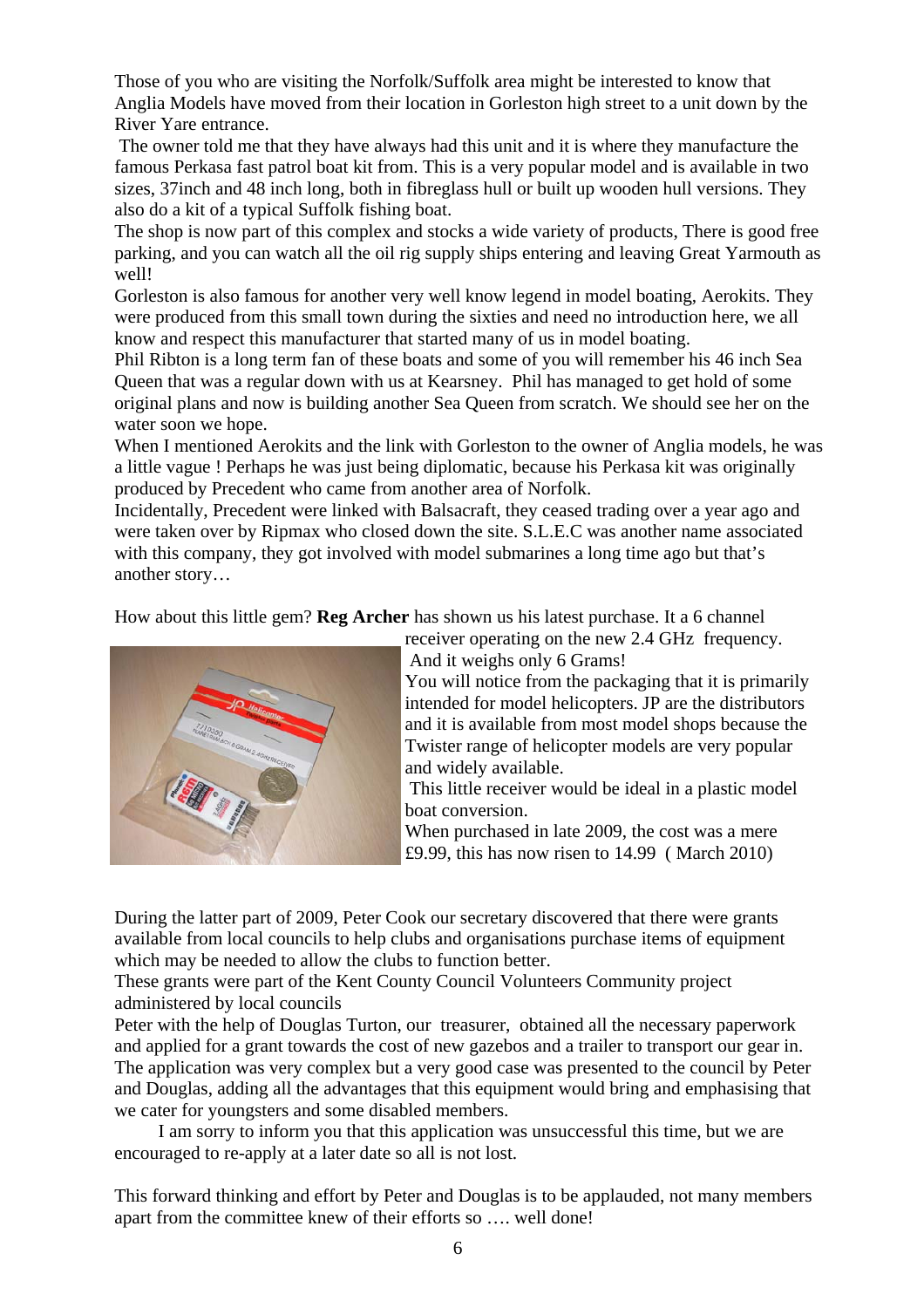# **Important Changes**

 $\prod$ t is well known that we as a club are suffering from the economic down turn just like everyone else, we are seeing a fall in membership which is putting pressure on our financial situation and causing us to look seriously at

ourselves and the way we operate. We are also aware that there are other considerations to be addressed. We need to sort out little issues that might be

adding to our fall in numbers, our regatta format for instance and improving communications with all sections within the club.

As a start, this year after many discussions at meetings and talking to members, it has been agreed that we return to the more traditional format for our monthly summer regattas.

 It is intended that we set out some sort of course, probably the well tried and tested snooker course, and use this as intended for a game of boat snooker or modify it in several ways to introduce some sort of fun competition. This will incorporate most if not all of the types models used in the club. We might be able to run a club 500 boat snooker, that should be interesting or a more sedate pusher tug event using the course, It can even be used by yachts. If funds allow, there could be some sort of prize for the winners, a bottle of wine or a tin of biscuits or sweets! (we could always engrave the tin).

 It has been agreed that the yachts can resume racing on regatta days again, it has been identified that stopping yacht racing was a reason that many members of that section stayed away at regattas. The yachts will keep their course well away from the area normally used by power craft and as most are now on the new 2.4 gig radios, they will not affect frequencies, this means that duration of yacht races need not be an issue.

 These decisions will of course not be agreeable to everyone but we must attempt to cater for all. This club has built up to be one of the finest in our area and this reputation must be maintained.

#### **Subscriptions**

 Following on from the above comments, It is regrettable but for the first time in many years, we find ourselves in the position where we need to increase membership subscriptions.

A proposal will be made at the AGM to increase subscriptions by **£3.00** this will make a years subscription **£13.00** for adults.

Junior membership will also increase to **£5.00** per year.

 This increase is necessary because of the financial situation generally. At the moment we also have a falling membership which means we are struggling to meet our yearly costs.

 This is the first increase for many years, in the past we have put off increasing subs but it is now very necessary. This will still be a very reasonable amount to pay considering the benefits that the club provides.

These increases will not take effect until January 2011